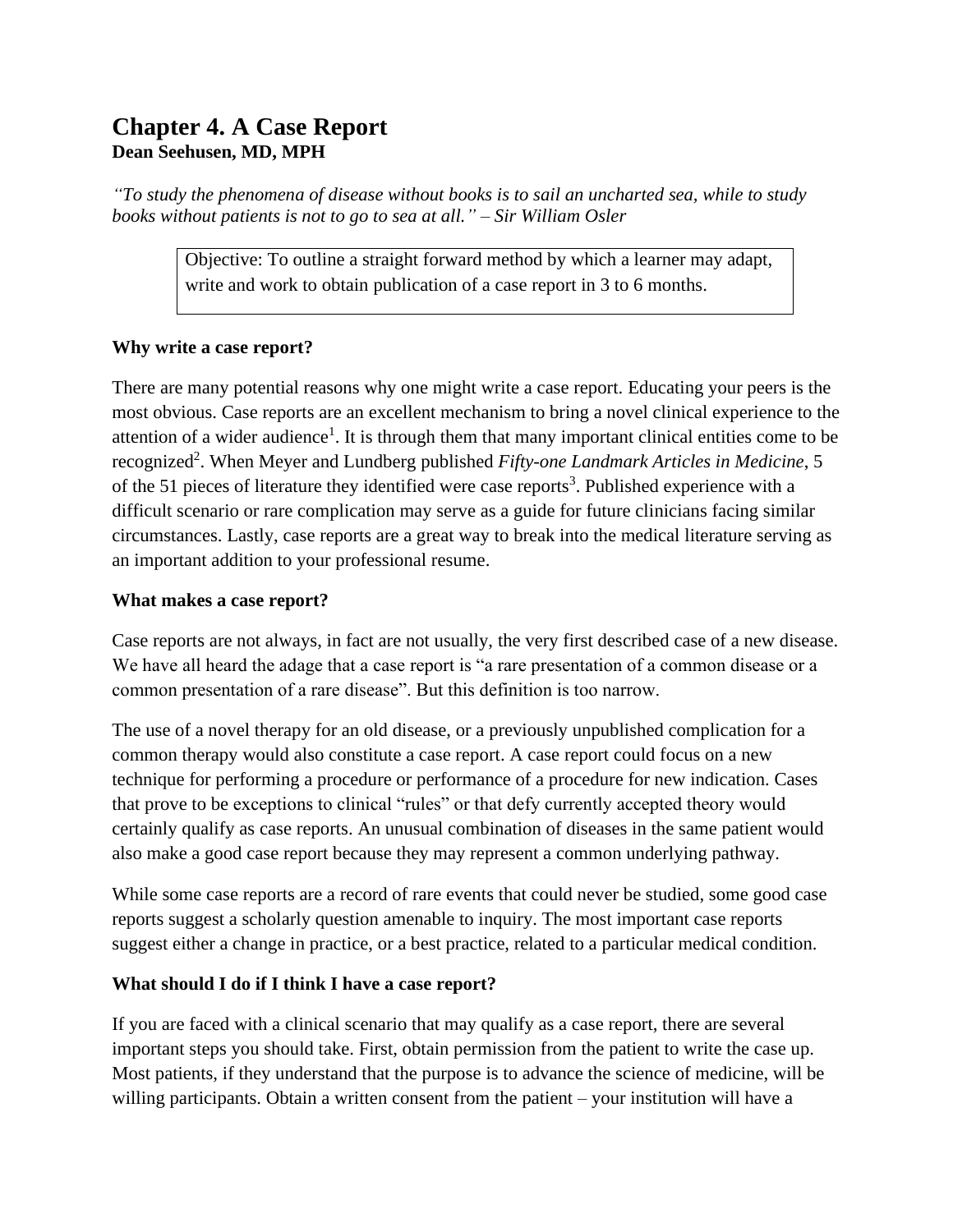standard consent form; many medical journals and conferences require these to even submit case reports. In the event of a patient's death, the next of kin can sign the consent form.

Second, it is important to make sure that your diagnosis is correct. Any alternative diagnoses should be explored in detail. This may mean doing a few additional tests in order to more definitively establish your diagnosis. This is acceptable within limits. However, it would be unethical to perform additional expensive or invasive tests just to make you case report stronger. For similar reasons, your history and physical examination should be even more thorough than usual. Obtain a good contact number in case additional information is needed later. Editors or reviewers may ask questions that you had not considered.

Third, perform a literature search (see chapter 3) to confirm that the scenario is as unique as you think it is. The search should be thorough but focused. Keep a detailed record of the exact search strategy you use so you can recreate it later and print it if desired by the journal. Next, combining the facts of your case with the literature review, formulate a hypothesis about the case. Determine what you think is the cause of the clinical scenario or how it adds to medical science. This hypothesis is the ultimate reason you feel the case warrants publication. Continue to refine this hypothesis until it is as simple and clear as possible.

Lastly, pick the journal to which you want to submit the case report. The best way to do this is to browse through a few back issues of candidate journals. Read the instructions for authors for guidance on the types of cases the journal is likely to publish. Look at case reports they have published recently and determine if you can envision your case among them. Your program director and your institution's medical librarian will also help find suitable journals. The table below lists several journals that frequently publish case reports.

| Journals that frequently publish case reports:   |                                  |  |
|--------------------------------------------------|----------------------------------|--|
| <b>Archives of Dermatology</b>                   | <b>Clinical Geriatrics</b>       |  |
| Journal of Infectious Diseases                   | American Journal of Medicine     |  |
| Medical Journal of Australia                     | Postgraduate Medical Journal     |  |
| Southern Medical Journal                         | <b>Family Practice</b>           |  |
| Journal of the American Board of Family Medicine | <b>Military Medicine</b>         |  |
| American Journal of Obstetrics and Gynecology    | <b>Obstetrics and Gynecology</b> |  |
| Journal of Abnormal Psychology                   | Mayo Clinic Proceedings          |  |
| Journal of the American Osteopathic Association  | Annals of Pharmacotherapy        |  |
|                                                  |                                  |  |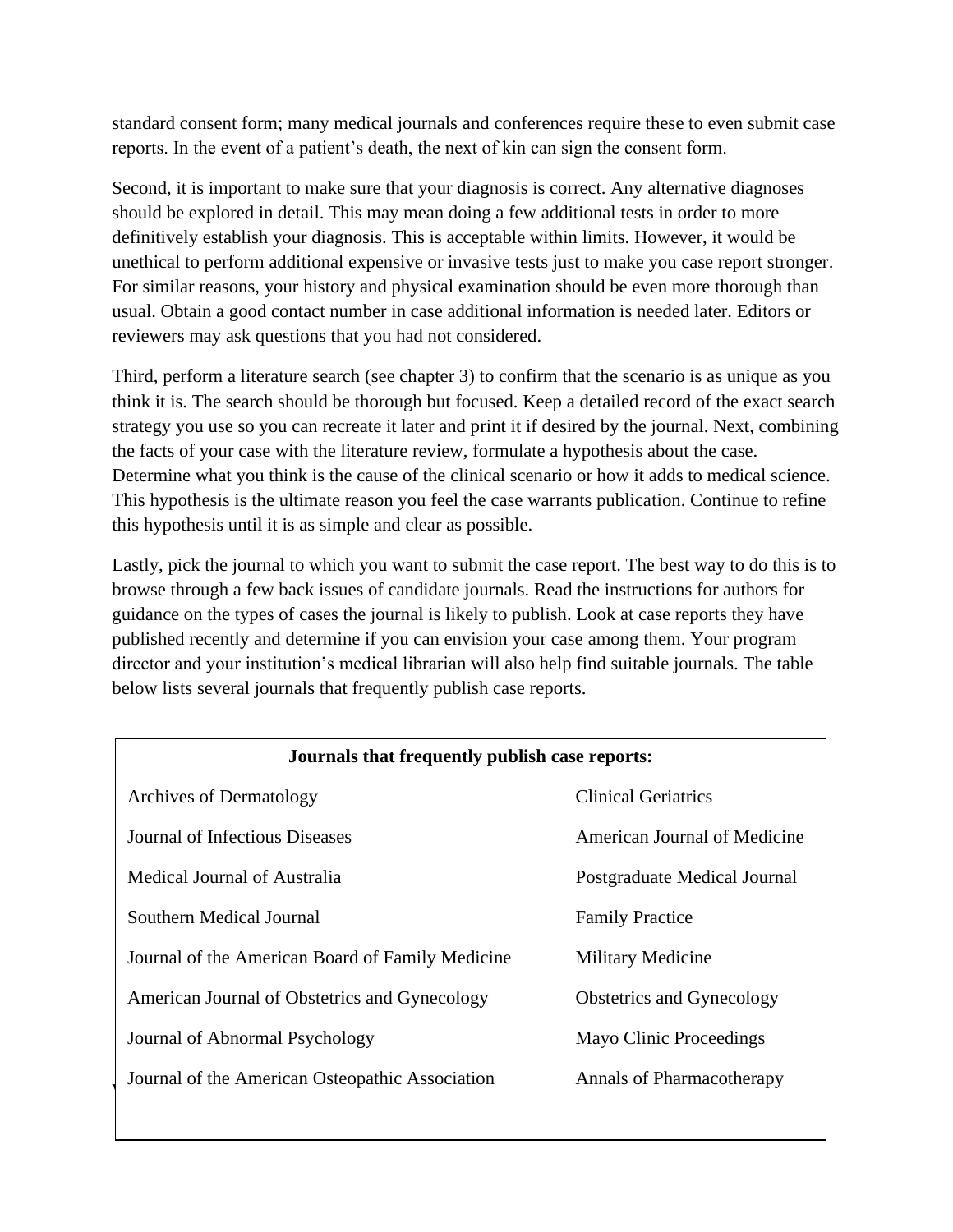The most difficult part of writing up a case report, or any type of medical literature, is getting started. Getting the first word on the page can be incredibly difficult for most people. I call this phenomenon "the inertia of the blank page". Once this inertia is overcome, the rest of the manuscript will likely follow easily. Therefore, when writing the first draft, don't worry much about grammar, punctuation or spelling. Just get your ideas on the page. There will be plenty of time to do revisions.

Make a timetable for completing your manuscript. Determine some landmarks along the way to publication such as "first draft written", "first revision done", "final draft done", "submitted to journal" and assign deadlines to them. Backwards planning works well for this. These deadlines will serve as motivation to complete that step. For most case reports, it is reasonable to expect 3 to 6 months until you can submit your manuscript although this will depend on many factors including the complexity of the case and how busy you are with other responsibilities.

An outline is an extremely helpful tool for completing a case report. I use an outline modified from McCarthy and Reilly<sup>4</sup>. Filling out this worksheet will insure that you have addressed the important aspects of the case. It also serves as a complete but concise outline for writing your manuscript. By the time you turn the bullets on the worksheet into sentence and paragraph form, you will have a well-organized, nearly complete manuscript.

| <b>CASE REPORT WORKSHEET</b> |  |
|------------------------------|--|
|                              |  |
|                              |  |
| Abstract                     |  |
|                              |  |
|                              |  |
|                              |  |
|                              |  |
|                              |  |
|                              |  |
| (Continued next page)        |  |
|                              |  |
|                              |  |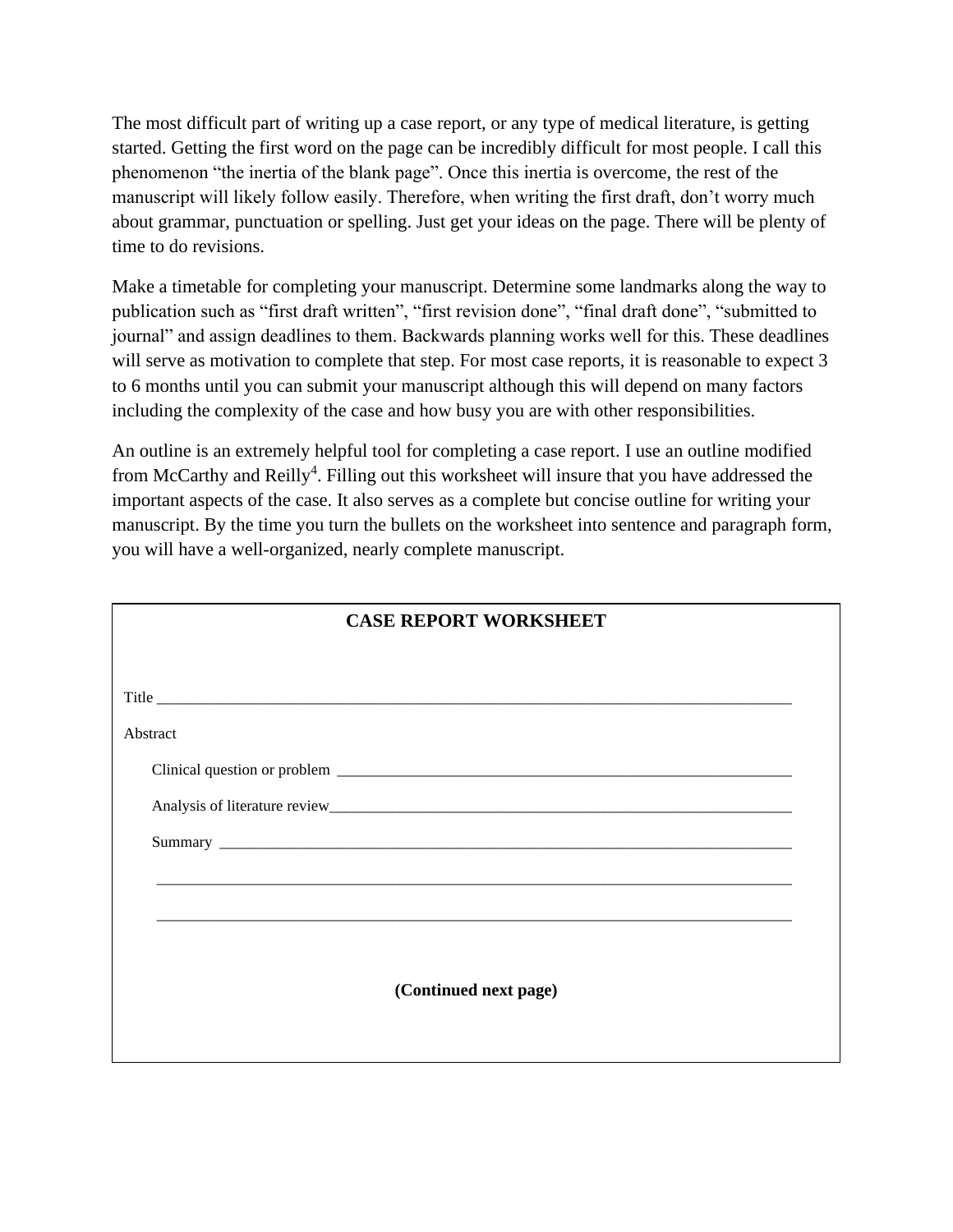| (Case Report Worksheet, Continued) |
|------------------------------------|
| Case history                       |
|                                    |
|                                    |
|                                    |
|                                    |
|                                    |
|                                    |
| Literature search                  |
|                                    |
|                                    |
|                                    |
|                                    |
| Discussion                         |
| Relevant literature                |
|                                    |
|                                    |
|                                    |
|                                    |
|                                    |
| Conclusion                         |
|                                    |
|                                    |
|                                    |
|                                    |
|                                    |
|                                    |
|                                    |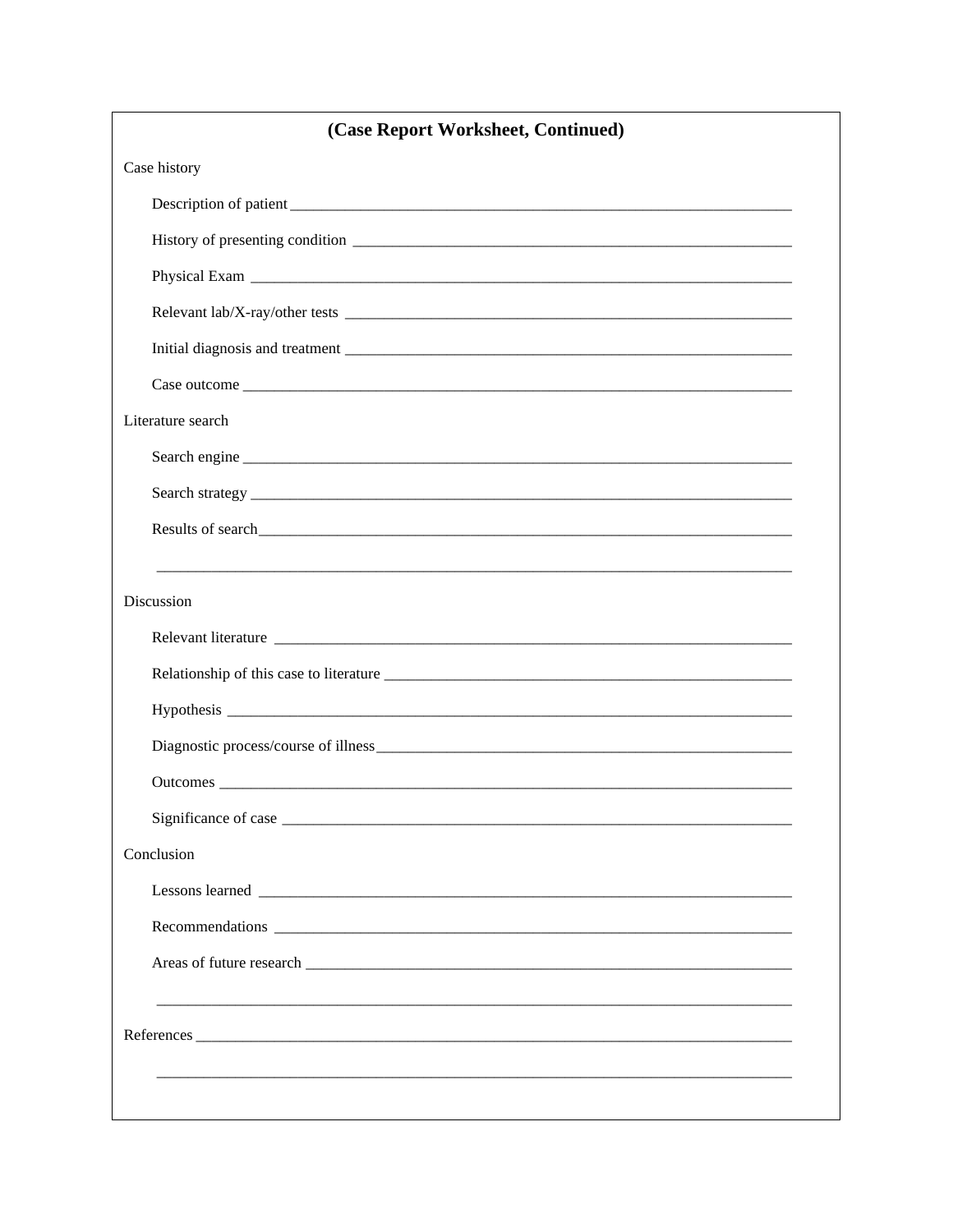When you compose your title, try to use MeSH terms so that your case report is more easily found using search engines like MEDLINE<sup>5</sup>. Some journals will request an introduction rather than an abstract. If given your choice, however, an abstract is preferable. Abstracts are included in a MEDLINE reference while introductions are not. Having the abstract available increases the chances others will read your work. Focus on pertinent positives and negatives when writing the case history and only include significant laboratory and radiographic data<sup>6</sup>. Always document what therapy was initiated and what the outcome of the case was. Cohen has published a terrific list of considerations if your case describes a new medication interaction or side effect.<sup>7</sup>

It is best to include your exact search strategy in the manuscript so that editors, reviewers and readers can reproduce it if they wish. Avoid doing a comprehensive literature review in the discussion phase. Only describe how the case fits into the existing medical literature or changes how we should think about a condition. In describing your hypothesis about the case, be brief and clear. Your conclusion should focus on lessons learned. You may also choose to make recommendations to clinicians who see similar cases or suggest areas of future research. Never conclude with "every physician should be aware of this condition". That is a tempting, but unrealistic, conclusion for a unique case.

Expect that you will have to perform at least 3 or 4 revisions. Between revisions, put the manuscript aside and don't think about it for at least 48 hours. After, you will read your work with a fresh set of eyes and be able to identify areas needing improvement that you previously missed. Focus on repeated phrases and making sentences more concise. It is also important to find one or two independent peers to review the manuscript. It is important that these reviewers are honest and willing to provide constructive feedback. Reread the instructions for authors to insure you have conformed to the journal's standards, including word count, before you submit the manuscript.

Statistically speaking, it is not unusual to have even good case reports rejected by the first journal you send it to. If you get rejected, simply pick another journal. Use any feedback you get to improve your product and resubmit after reformatting to meet the new journal's standards.<sup>8</sup>

## **Summary**

Family physicians are uniquely positioned to find case reports because of their breadth of knowledge and the high volume of patient they see. Published case reports are valuable additions to the medical literature and are excellent career development tools. Using the worksheet provided in figure 1, a case report can easily be ready for submission within a few months.